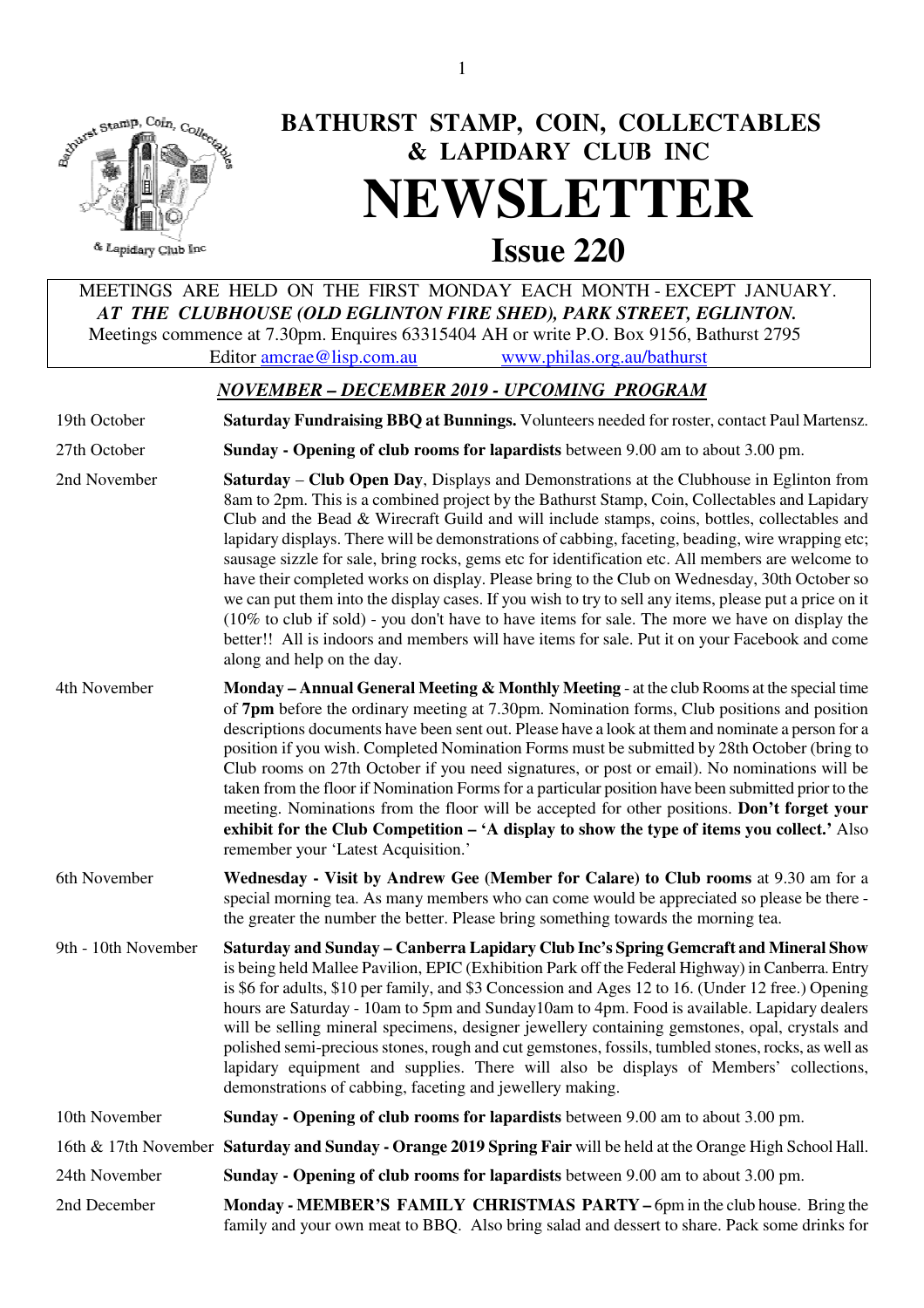yourselves and bring your festive spirit.

8th November **Sunday - Opening of club rooms for lapardists** between 9.00 am to about 3.00 pm.

18th December **Wednesday - Club closes for Christmas Break Lunch.** Normal workshop time followed by a lunch from 12 noon. Bring food to share.

# **2020**

8th January 2020 **Wednesday - Club Rooms reopen for 2020.**

13th & 14th January **Monday and Tuesday – Student School Holiday Lapidary Workshops - Workshop #01-20** – Presented by the Bathurst Stamp, Coin, Collectables & Lapidary Club Inc. Lapidary is the cutting and polishing of minerals, gemstones and rocks to be used for jewellery or display. Learn the skills of cutting and polishing minerals and rocks in a 2-day workshop, with the possibility to set polished stones - all materials and instruction provided. **Venue:** Old Fire Shed – Park Street, Eglinton (next to Tennis Courts), **Minimum Age** - 7 years old. **Cost** - \$30.00 – includes Junior membership of the Club (\$5) and \$25 to cover materials etc. **Times** - Starts 9.00 am – finish approx. 3.00 pm on each day. **Bring your own lunch**, with morning tea provided. **Wear** enclosed shoes (joggers). Numbers limited - 6 per workshop for safety reasons, so get your name down early! Pre-payment required for registration to be confirmed. **CONTACT:** Paul Martensz 63321017 or 0427 896 945 or email martensz.paul@gmail.com for Registration and Payment details. **Book in NOW!** 

23rd and 24th January **Thursday – Friday – Student School Holiday Lapidary Workshops - Workshop #02-20** – Presented by the Bathurst Stamp, Coin, Collectables & Lapidary Club Inc. Lapidary is the cutting and polishing of minerals, gemstones and rocks to be used for jewellery or display. Learn the skills of cutting and polishing minerals and rocks in a 2-day workshop, with the possibility to set polished stones - all materials and instruction provided. **Venue:** Old Fire Shed – Park Street, Eglinton (next to Tennis Courts), **Minimum Age** - 7 years old. **Cost** - \$30.00 – includes Junior membership of the Club (\$5) and \$25 to cover materials etc. **Times** - Starts 9.00 am – finish approx. 3.00 pm on each day. **Bring your own lunch**, with morning tea provided. **Wear** enclosed shoes (joggers). Numbers limited - 6 per workshop for safety reasons, so get your name down early! Pre-payment required for registration to be confirmed. **CONTACT:** Paul Martensz 63321017 or 0427 896 945 or email martensz.paul@gmail.com for Registration and Payment details. **Book in NOW!** 

**REMINDER** Begin your work to put in the Royal Bathurst Show for next year! Schedules are available at the Club Rooms - just ask. It would be great to have even more entries than last year. Junior Section has been sub-divided into Primary and Secondary and revamped to expand possibilities compared to the 2019 Schedule.

ooooooooooooooooooooooooooooooooooooOOOOOOOOOOOOOOOOOOooooooooooooooooooooooooooooooooooooo



# **PRESIDENT'S REPORT**

Welcome to our final club member's newsletter for 2019 and Merry Christmas to you all. What a progressive year it has turned out to be. Whilst it is October the club has a very full and interesting programme that goes through to January 2020.

Remember December has two parties, the first is the member's family Christmas party on 2nd December at 6pm in the club house. Be sure to bring along the family. Take along your own meat to BBQ, along with a salad and dessert to share. Pack some drinks for yourselves and bring your



festive spirit. The evening is very casual so there is no need to dress up.

I must thank all those who have volunteered to assist with the 'Student School Holiday Lapidary Workshops' earlier in the year and again in January next year. Workshop number 1 is on 13th & 14th January and if that fills up then another on 23rd and 24th

January. If you know anyone who may be interested please let them know. All prices and conditions apply the same as last year – see above. Paul Martensz would like to hear from people ideally before Christmas.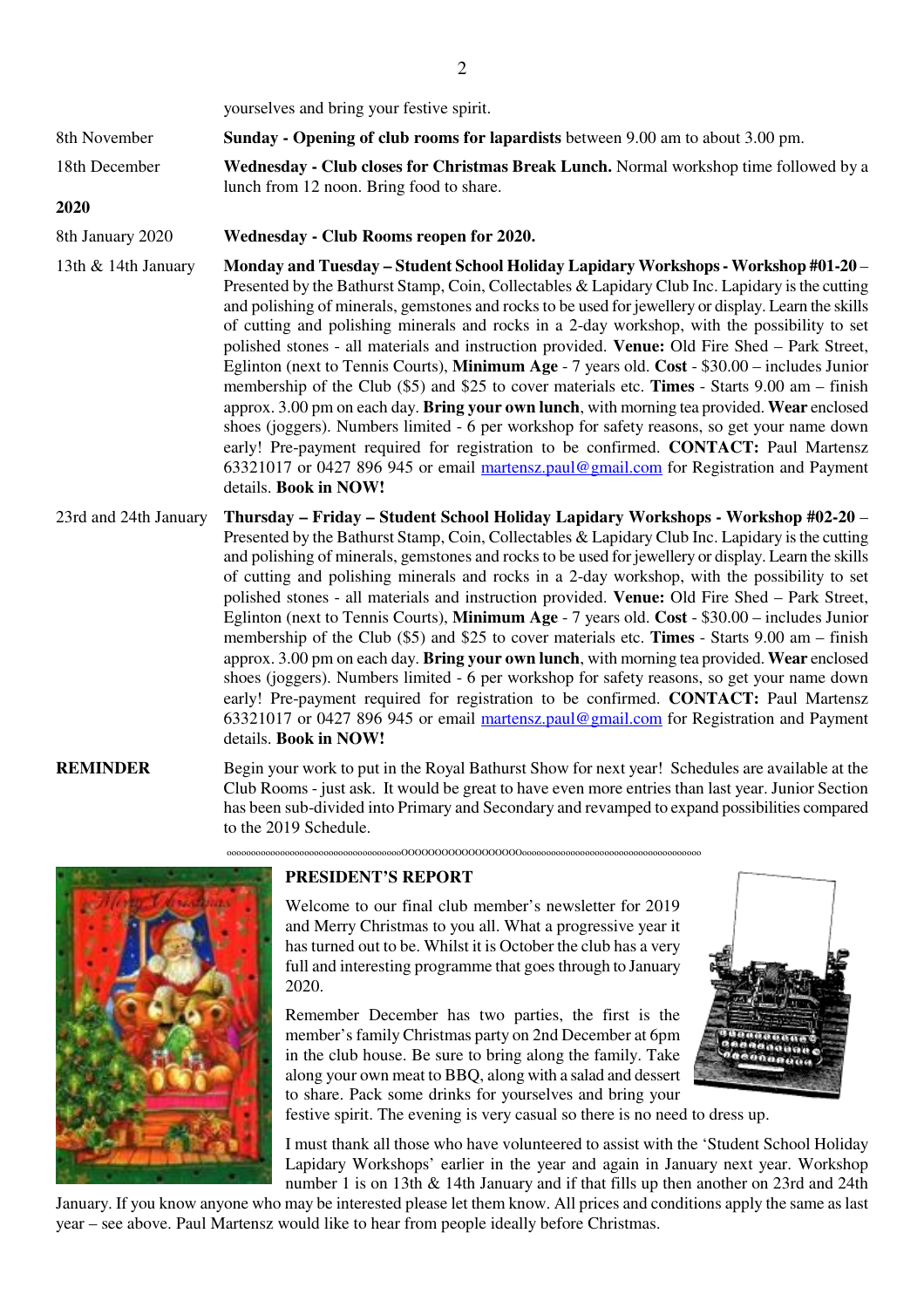

Unfortunately we have lost a number of older members this year meaning we have all attended too many funerals. Our latest one was long standing life member Reg Kinghorn. Reg was a regular at our BATHEX Exhibitions, and was always willing to assist the club and its members in any way. For many years he opened up the workshop at Eglinton and helped keep it all in order. The photo  $-$  left  $-$  shows Brian Callan, Reg Kinghorn and Fred Howarth in front of the large Bathurst Stamp, Coin, Collectables and Lapidary Club display at the Royal Bathurst Show on 27th – 29th April, 2012. Reg loved getting out in the bush to collect specimens and he had a good hand for lapidary. Reg's wife Shirley supported Reg with his hobby.

All plans are in place for our Saturday 2nd November Club Open Day which will have an array of displays and demonstrations in the Club House at Eglinton from 8am to 2pm. The day is ideal for the public to ask about the club and what they can learn. The Bead  $\&$ Wirecraft Guild will be there showing people how to do bead work.



**Photo left – Geoff West explaining the finer points of using one of the club's machines to Paul Martensz. Right – Judith Attard with her flexible handmade chain mail coif as part a medieval knight's armour.** 

Thanks to the members who will be doing the demonstrations of cabbing, faceting, beading, wire wrapping as well as undertaking the sausage sizzle. I encourage the public to bring along rocks, gems, specimens for identification, so please spread the word.



Our club's fossicking exploration trip was a great success –

see the report with a few photos in this newsletter on page 8. The field trip travelled over 200 kilometers covering the areas around Oberon, Shooter's Hill, Sapphire Bend, Trunkey Creek and proved to be an interesting day out with plenty of specimens brought home.

Thanks to Ernst and Josh in particular, and anyone else for their input during the day.

We have our Annual General Meeting and Ordinary Meeting on Monday 4th November **starting at 7pm** and **then 7.30 pm** for the ordinary meeting. It will be held in our club rooms, Eglinton. Please consider volunteering or being nominated for a positions. Nomination forms, club positions and position descriptions documents have been emailed out. Completed Nomination Forms must be submitted by 28th October (bring to Club rooms on 17th October if you need signatures, post or email). See details in programme on page 1.

We will be having a special guest on Wednesday 6th November with Andrew Gee, Member for Calare, coming to our Club rooms at 9.30 am, for morning tea. Please come along to meet Andrew. Please bring something towards the morning tea.



We have been seeing some interesting 'Latest Acquisition' items which are shown at the end of our member's meetings all year. From books, old banknotes, crystal specimens, stamps, rocks and minerals, coins, World War Two 1945 RAAF diary, an elephant made of Makrana marble, a rock from each significant location from WWI sites in Belgium and France, an old bank book from Cowra in 1930, a wire bicycle made by street kids in India, a leather ammunition belt from the Western Front, they have all proved an interest. One of the mineral specimens can be seen left.

Hopefully I'll see many of you for the Club's Christmas dinner on Monday 2nd December at the Club House. There is a 6 pm start where the BBQ will be available so bring own meat, along with salad or sweet to share. It does not go late.

The Sofala Show date for next year has been moved forward six days to 23rd

February 2020. It was pleasing to solve the riddle of the club's two glass display cases that went missing several years ago. They are safely stored elsewhere now. It was surprising where they turned up after a lucky find by a club member.

What a pleasing result we had from the Bunnings BBQ in August which raised well over \$1,000. As always quantities are difficult to estimate and customers just kept coming so there were several visits back to town to restock. There was certainly a good serving system going which saw customers receiving their orders in around 20 seconds. Thanks to all who helped out on the day and we look forward to our next event at Bunnings.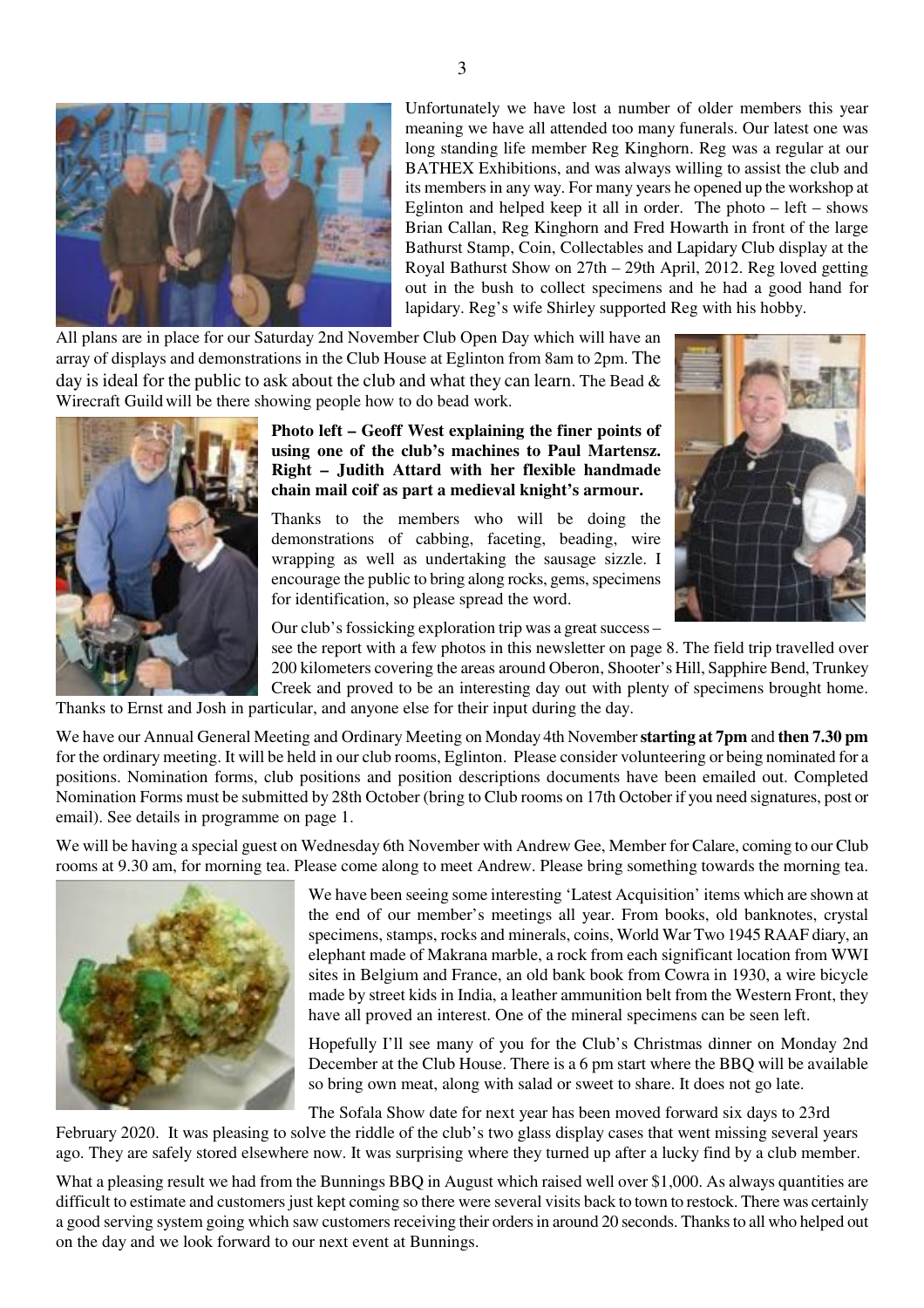Remember that it is time to commence your work to put in the Royal Bathurst Show next year! The club rooms have schedules as we are hoping they have even more entries than earlier this year. Be sure to check the schedule and is has been revamped. Show others what you have learnt and can do.

oooooooooooooooooooooooooooooooooooooOOOOOOOOOOOOOOOOOOOOOOOOOOOOOOooooooooooooooooooooooooooooooooooooooooooo

#### *Jeff West, President*



# **SPINEL**

Left - Blue Spinel and Pargasite, Luc Yen, Yen Bai, Vietnam. Gem-quality blue spinels are extracted from primary deposits by Vietnam locals using hand tools. Any sorting that is done is always done in daylight.

Encountered at the end of the 1980s there were two major spinel deposits in Vietnam, the one at Luc Yen and the other at Quy Chau. The Luc Yen deposits however, have mainly been dug out since the 1990s.

The blueish color of this mineral is due to cobalt with some iron contribution. The blue spinel and pargasite from this area can sometimes show inclusions of apatite. The blue, and the red for that matter, are permanently located in marble that inaugurated in the Precambrian era so it is extremely old. The Precambrian Era lasted in the region of 4 billion years. Its formation commenced about 4.56 billion years ago when the earth was being formed with no real life about except for simple organisms that were evolving into multi-celled organisms.

The Luc Yen district of Vietnam has become a major source of top-quality blue spinel as well as gem-quality red spinel, rubies and sapphires. Other mines in the district have started since locals became more aware they can make extra money. These mines are producing additional colours of spinel such as orange-red, pink, purple and violet. The Luc

Yen district of northern Vietnam continues to be the only active gem province and the nation's leading source of vivid blue spinel. The gem is often associated with calcite, forsterite, pargasite, sulfides, and magnesian chlorite. The forsterite is only found with the blue spinel, not the red spinel.

The Luc Yen district is situated in the Yen Bai province, in northern Vietnam and is surrounded by paddy fields and traditional villages. Its capital is Yen. People visit from Hanoi (which has its own gemstone markets these days), the round trip taking a whole day, 12 hours each way, on the poor roads. In 1970 a lake was created and an area of a possibly gem-rich field was lost in the Luc Yen district. The Thac Ba Lake was created by the construction of a dam with the countries initial hydroelectric power plant.

Usually miners encounter spinels in "pockets" as centimetersized crystals, occasionally with a pleasing, well-defined octahedral shape with some portion containing gem material, or as aggregates of small octahedral crystals of varying quality.

Right - Red Spinel and Humanite, which is the honey to dark yellow color, on its marble host from Luc Yen in Yen Bai province in Vietnam. The township of Luc Yen conducts a local gem market every morning commencing earlier than 8am, when the men often then going mining. Gems and minerals are



collected by locals and usually sold here. A large number of women will have their own tables which can include red, blue, pink, violet and purple spinels, blue and pink sapphires, citrine, ruby crystals, green feldspars, rutile, smoky quartz, black,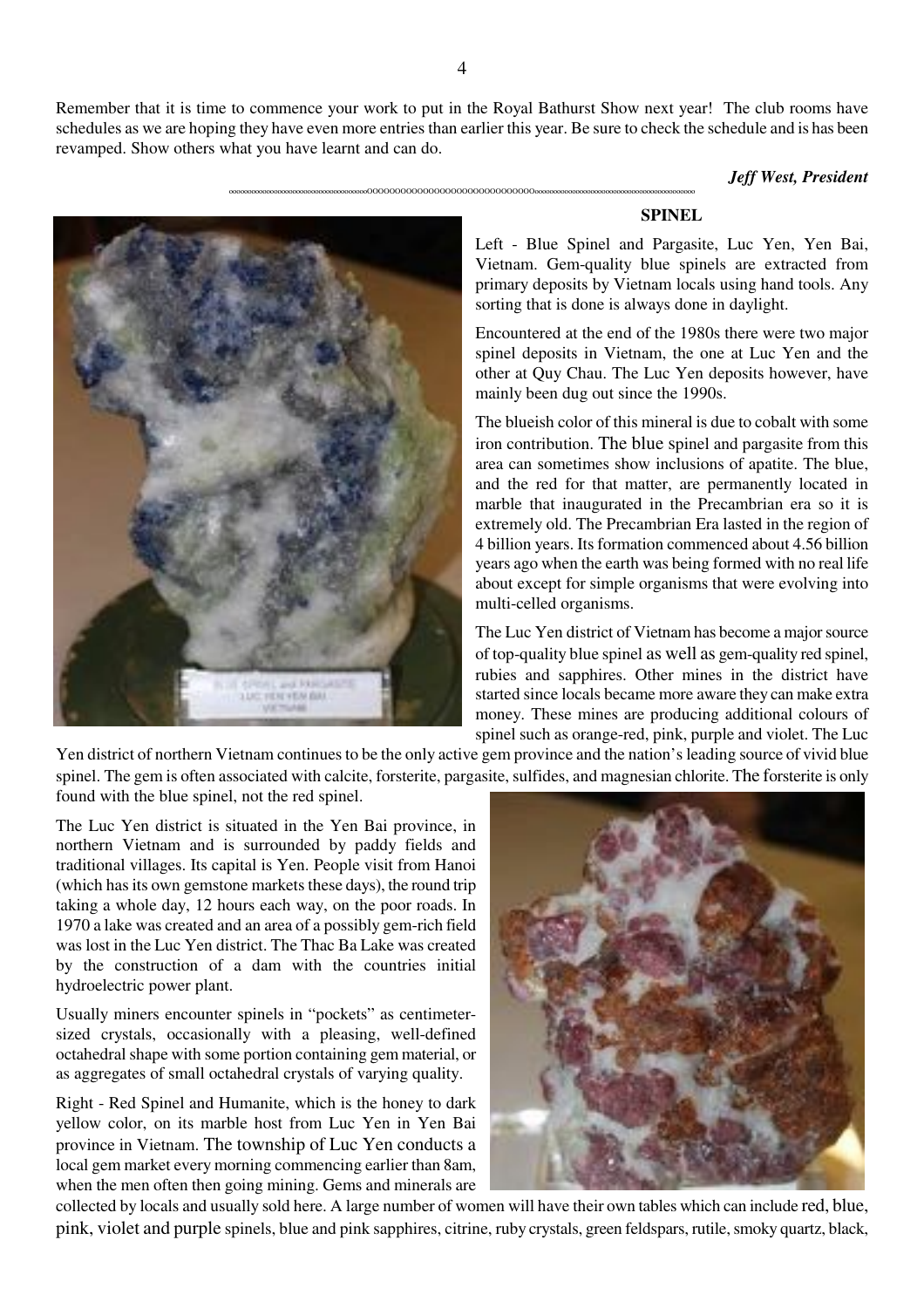green to brown, yellow, red, pink and purple tourmaline and even tektites. Some tourmaline can weigh up to 4 kg. These days other gems are bought in such as beryl, peridot, quartz, chalcedony, jade and fluorite

Spinel crystals occurs in several forms - octahedral crystals, often in perfectly shaped octahedrons. Crystal clusters and twinned octahedrons are very common, especially spinel twinning and examples of a triangular form which boasts two flattened crystal twins. Crystals will be found exhibiting distorted complex faces. Parallel layer growths or heavy etchings will be found on examination. The deposits of red spinel are located less than 20 kilometers from two townships - Luc Yen and Khau Xen. Miners can drive most of the way and then trek in on foot the last few miles but it's a tough climb. The rocky and muddy trek is uphill in dense rainforest.

Sometimes the better examples of red and blue spinel and humite on marble are carved into decorative artworks which usually range to 12cm in height. Both the red and blue spinels fluoresce. Vietnam's gem production at present includes red and blue spinel, garnets, rubies, sapphires, quartz, green orthoclase, tourmaline, peridot, topaz and aquamarine. Since 1988 a state-owned company for exploration, mining, processing and trading was formed, its name is VINAGEMCO (Vietnam Gemstones Company). The state intervened due to unorganized mining operations by locals, along with illegal exportation to overseas dealers.

The Luc Yen district has become Vietnam's most important gemstone-trading center over the past 35 years. In the early 1990s large numbers of independent prospectors and miners flocked to the Luc Yen district after which sizeable amounts of new primary deposit discoveries took place. Still today farmers recover rubies and spinels from along the streams and alluvial sediments which supplements their income and mining activity fluctuates according to agricultural cycles. These days miners use jackhammers in their mining efforts along with small generators and water pressure hoses. Pumps with a sluice is used for washing and sorting gems. The men look for minerals that may indicate say rubies or spinel and will then make a hole before using explosives to blast out the white marble.

The lumps of marble are then transported down to the valley and roadway by local men and women employed by the miners. Women are paid about 15 cents per kilogram, with men are paid about 25 cents a kilo. Men generally carry 80kg with women and girls carrying 55 kg over tracks in the immensely grueling terrain. Currently Luc Yen is the busiest gemtrading center in northern Vietnam. Spinels are unearthed in Myanmar, Nepal, Burma, China, Tajikistan, Afghanistan, Azad Kashmir, Madagascar, United States, Tanzania, Sri Lanka, Pakistan and of course Vietnam.



# **WAR POSTAL HISTORY INCLUDES THE FIELD CENSOR**

Left - 6th Division tent accommodation and 'Field Censor' in the Aitape-Wewak area of New Guinea in 1945.

In December 1944, after the 6th Division Australian Infantry Force assumed greater responsibility for operations in the Aitape-Wewak area when they extended their campaign along the northern coast of New Guinea. They were fighting against a determined Japanese Imperial Army under Japanese Colonel Takano. 3,000 Indian POWs captured in Singapore were sent to Wewak in New Guinea to work as labourers unloading Japanese ships, digging latrines, excavating defensive trenches, and transporting rations and supplies.

By September 1944 Australia's forces had managed to drive the last remnants of General Hotazo Adachi's Eighteenth Army away from their last coastal positions and into the mountains. The Japanese force was primarily made up of the remnants of three divisions with around 35,000 men in the area.

The Australian 6th Division under General Jack Stevens

was left after the Americans moved out late in 1944 and the Aussie General was determined to prevent the Japanese forces from moving westward. By the end of October patrols were being conducted in the coastal jungle in an attempt to expand their limited knowledge of the Japanese positions. Fighting continued for some ten months with the Japanese offering some determined resistance to try to get a foothold at the same time trying to locate food. The Japanese surrender in mid-August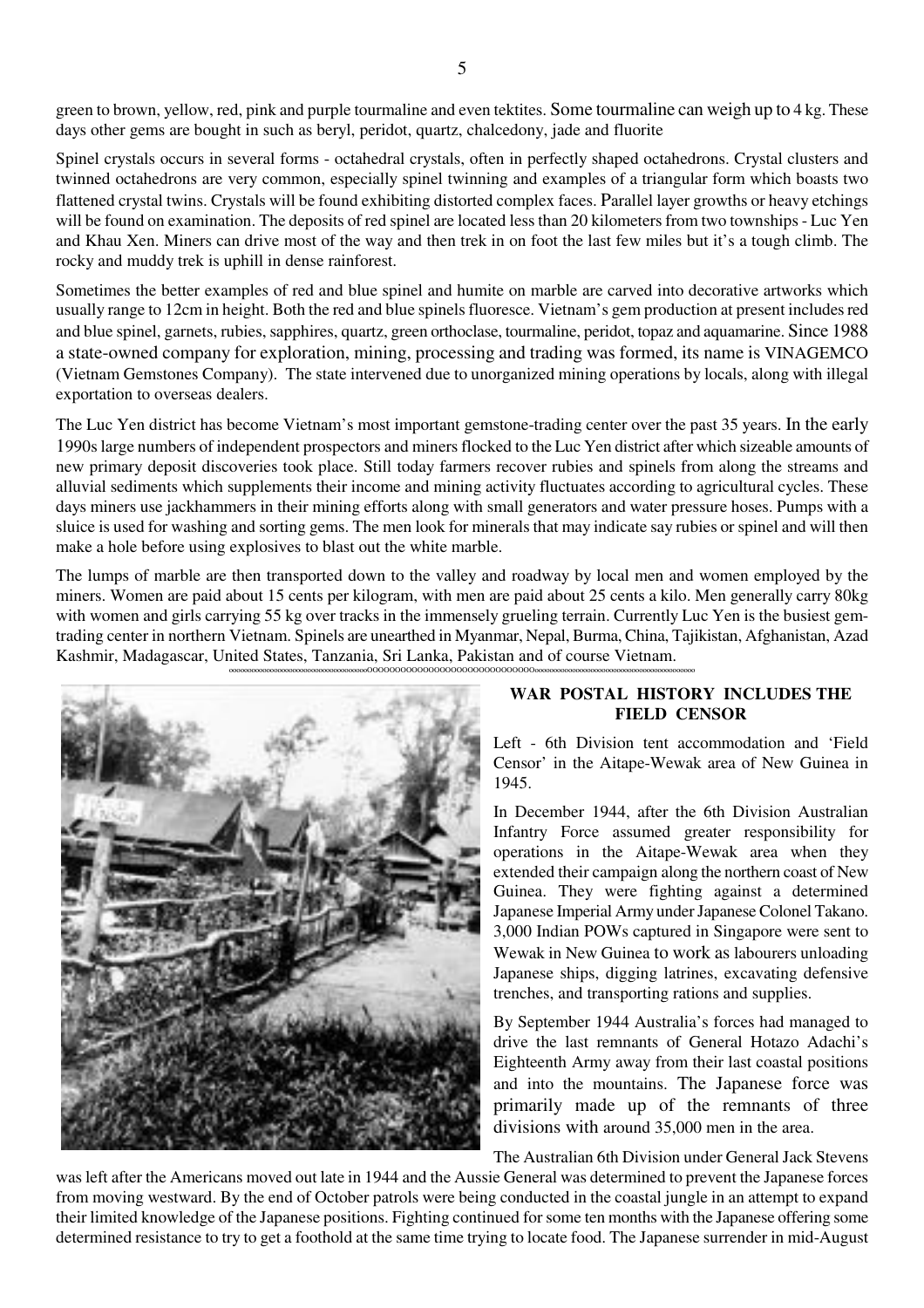1945 ended the fighting at Wewak with only 13,500 Japanese soldiers surrendering from an original total of around 100,000. Many Japanese succumbed to starvation, illness, suicide, disease, wounds and killed in action. In the ten months the 6th Division AIF lost 442 dead.

The field censor was an officer or officers who were expected to read each letter posted before it left the field post office. Some would scratch out any offending information whilst some wartime censors excised text from a letter with a sharp knife or razor blade. If a letter was really heavily censored using a blade it could resemble a piece of crude lace. If an officer considered that there was too much information or that regulations had been pushed to the limit, examiners were authorised to condemn the entire letter and send it back to the sender.



Should the amount of letters get too great then a sampling of mail was to be opened and read. All services had their letters censored and cables and telephone calls were subject to censorship. **Then the letters one received in the field such as the four infantry men in the photo, left, who are receiving mail from home in North Africa in World War Two. Inwards mail was also read to ensure that family members didn't include information that could identify where they were. Ray Smith, a Bathurst** Rat of Tobruk, says he and his mates were ecstatic to receive letters, newspapers and parcels from home. Sometimes it was slow getting there!

One objective of the wartime censorship was to deprive the enemy of information that they could use. Servicemen and women letter writers knew that their outgoing and incoming letters would or could be censored as they usually submitted them to headquarters in unsealed envelopes.

#### oooooooooooooooooooooooooooooooooooooOOOOOOOOOOOOOOOOOOOOOOOOOOOOOOooooooooooooooooooooooooooooooooooooooooooo

# **TIN MINING IN MALAYA BEFORE JAPAN INVADED IN 1941**

One of a number of tin mines were located quite near the 8th Division's camp at Jemaluang in Malaya during the Second World War. If the breeze was blowing in the right direction Peter Wellington recalls that one could hear noises from the mine. From 8th December, 1941, the Malayan Peninsular was progressively occupied by the Japanese Imperial Forces until they surrounded Singapore and the Allies surrendered at Singapore on 16th February, 1942.

Japan's Co-Prosperity Sphere idea was revealed by Japan's Foreign Minister Yosuke Matsuoka on 1st August, 1940. Prior to the invasion Japanese intelligence officers set up surreptitiously employed local contacts who recruited Malayan and Indian pro-independence groups, many engaged in tin mining. The Japanese passed on financial support and in return they provided intelligence. Just prior to invading the fifth columnists passed on Allied troop movements and any strengths.

The Japanese were after Malaya's two most important products - rubber and tin. Other exports they were interested in included tobacco, oil palm, peppers, gold, and gambier which is a plant that yielded a resin commonly consumed in the tannery and dyeing industries.



used the word 'bijih' to refer to the tin oxide that they mine. The Chinese Hokkiens who were brought in from China by the British colonial administration called the tin oxide 'siak bee' which referred to tin seeds. The local Chinamen believing that the 'seeds' would germinate. The southern Chinese brought in to work in the tin mines

Tin ore has been mined in Malaya for over two hundred years. At that time mining methods were primitive and tin ores were mined along the river banks. It was the discovery of large deposits of tin ore in Larut, Perak, in 1848 by Long Ja'afar that started the development of the tin mining industry in Malaya.

While tin was primarily mined in the Klang valley in Selangor and the Kinta valley in Perak there were other areas. Malays

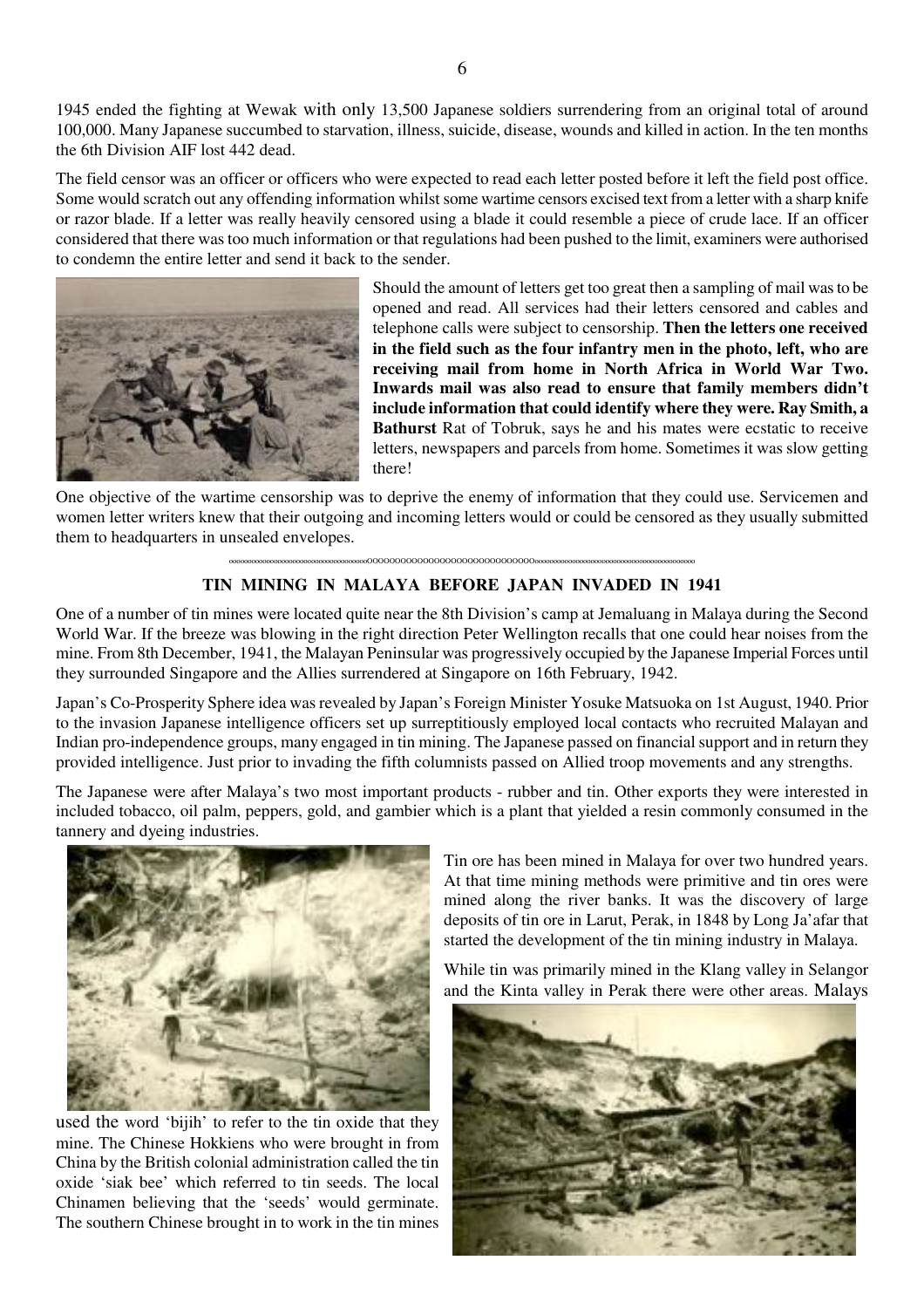had the common belief also that tin seeds, when ripe, germinated in the soil.

Tin miners originally used rakes, hoes and wicker baskets to excavate the terrain for tin ore with the miners being constantly exposed to diseases such as smallpox, malaria and beri-beri.

Most mines were open-cast mines where the Chinese worked under the blazing tropical sun. Those who worked in underground mines were constantly faced with death as they worked down dangerous shafts that were hundreds of feet below ground level. With the poor working conditions, meager food and diseases the miners frequently used opium which was overpriced and sold on credit by the scheming mine owners. Miners were not to gamble or quarrel in the mines.



Hydraulic gravel pumps and suction dredges had been introduced in 1892, the machinery able to cut huge slices into the terrain. In 1913 the first bucket dredge was introduced negating the need for as many miners. Even after the successful introduction of the tin dredges the gravel pumping still persisted for small scale operations.

Tin was discovered during the Bronze Age around 3000 BC. The tin was used to make bronze, the mixture comprising about ninety percent copper and ten percent tin.

Left - This giant tin dredge was built for the Southern Malayan Tin Dredging Ltd., which was formed just before the depression. They had six constructed and they went on being used for nearly 45 years. At the

time the world's tin price was falling dramatically and tin deposits were being exhausted. Weighing over 4,500 tons it was three-stories high and could dig down to 100 feet. It had a pontoon length of around 205 feet. The Japanese Army put a 24 hour guard on the area they so relied on the Malayan tin.

Tin, which is found in igneous rocks, has been described as a "silvery metal that characteristically with a faint blueish hue". The name of this mineral comes from the Anglo-Saxon word for 'tin' and has the symbol 'Sn' from the Latin word for tin which is stannum. Tin occurs in grains in the native metal (right) with most of the major sources found in alluvial deposits. Tin ore strongly resists weathering.

The Phoenicians who were among the paramount traders of their era would have traded tin adding to their prosperity to trade. Cassiterite is one of the tin-containing minerals that was traded. Sydney geologists who travelled over to Malaya after the war stated that there were still tin deposits in the millions of tonnes.



The Chinese and Malays worked out that the 'tin' had to be extracted by roasting the mineral cassiterite with carbon in a furnace heated to approximately 2500 degrees Fahrenheit. The next stage involved leaching with acid or water solutions to remove any impurities. Later they used electrostatic or powerful magnetic separation to finally eradicate any unwanted heavy metal impurities.

Though not as widely used as of fifty years ago it is still used in tinplating, weapons, tin foil, solder, cement, ceramics coloring agents, collapsible tin tubes, window glass production, fire retardants, electronics, frost-free windshields, panel lighting, specialized glass, alloyed for bronze and pewter manufacturing, plastics and bakeware.



Working in the tin mines had other hazards also. Chinese doctors on the tin fields noted that miners could suffer from stomachaches, dizziness, anger, sleeping disorders, forgetfulness, urination problems, breathlessness, liver damage, skin irritations and headaches, to name a few. Unusually high numbers died whilst working on the tin mines.

Left – A Malaya tin Kelantan 1 pitis with its incurse legends was used until they were discontinued in 1909. Some Malayan States used their own tin to make a small range of coins. The keping was the currency of Kelantan in the state of Malaysia. Their early coins boasted a Jawi inscription on a plain edge round coin with a hole. They are no longer legal tender. This coin weighs 4.5 grams, is 18mm wide and 1.72 mm thick. It was subdivided into 10 pitis. Coins were struck in denominations of 1 pitis with a hole and 10 keping, slightly bigger without a hole. The Arabic legend on

the ten keeping says – 'currency of the Government of Kelantan', with the numeral 10 below and the date. After 1909 their tin money was replaced by the Straits dollar.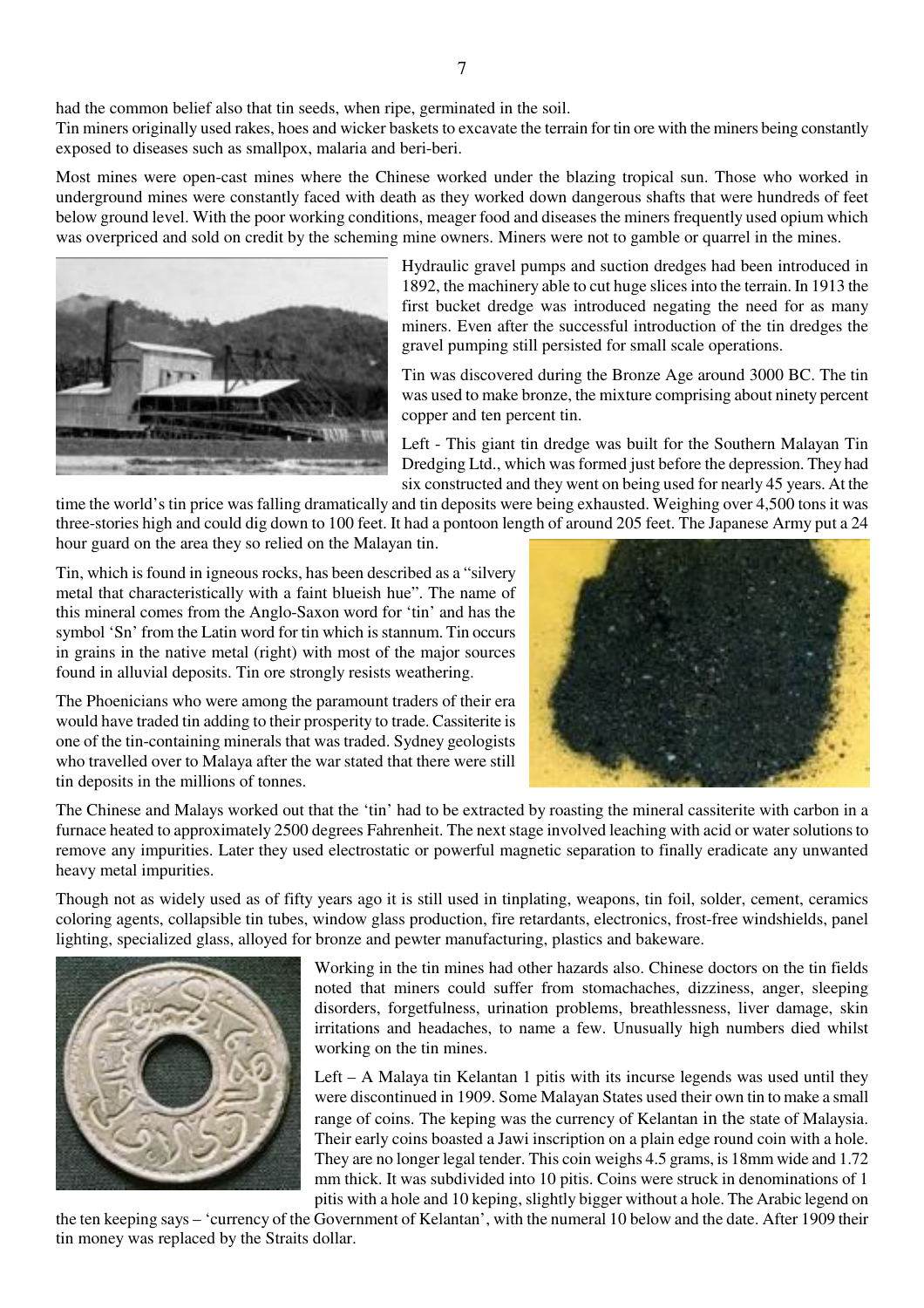There was a great amount of forging when it was realised that the Sultan of Kelantan was making a substantial profit on the authentic 10 keping coins. The Government Mint was using less than ten times the amount of tin used on a normal 1 pitis. Once fakes were discovered this denomination was withdrawn not long after.



Left - Malaya Trengganu Teck Soon Lo 1907 Jokah coin. Right - Malaya Tregganu Teck Soon Lo 1907 Jokoh Lions, no trident coin. Terengganu is a northern Malay state.

Made of tin, this Jokoh design was based on the familiar cash coins of China - a circular coin with a square central hole. They were named 'Jokoh', a derivation of the Malay word 'Jongkong' which signifies a hollowed out boat, however here it referres to the Jokoh's central hole.



Specimens have been dug up that has words found on the Chinese cash. These coins also had Jawi inscriptions on them allowing Malays to identify the issuer.

It seems that Cornwell takes the prize of the oldest tin mines, being mined at least to just before Phoenician times. Today the primary tin belt leads from China through Thailand, Burma and Malaysia to the islands of Indonesia where Malaysia today produces 40% of the world's tin supplies. Cassiterite, the tin mineral, is also found in Australia, Bolivia, Nigeria, Japan, Canada, Spain and England.



oooooooooooooooooooooooooooooooooooooOOOOOOOOOOOOOOOOOOOOOOOOOOOOOOooooooooooooooooooooooooooooooooooooooooooo

#### **CLUB'S FOSSICKING EXPLORATION TRIP**

There were nearly fifty keen 'mineralogists' and 'paleontologists' who turned up for the Club's Fossicking Exploration Trip in mid-October. The weather was nice and it was looking green around Oberon.

Left – The younger ones examining extrusive basaltic rocks with peridotite xenoliths.

Right - Ernst giving the first talk about the geology of the pegmatite dykes at Oberon.

The trip went off, led by Josh Weal and



The trip covered a distance of around 200 kilometers with the group visiting Oberon, Shooter's Hill, Sapphire Bend, Trunkey Creek, Dog Rocks and more. It was a day for the four wheel drive vehicles each collecting one or more passengers to get to each place. Josh did a good job explaining what each item was that people found.

Ernst Holland, and was well planned with its success judged by the fact that

everyone took something home and there were no complaints.

Some of the items found were a large sapphire and smaller ones, zircons, Devils dice – the latter is a natural cube shaped piece of pyrite. They are naturally formed in a rough cube shape and can be a deep brown to black or shiny in color. There were some appealing fossils with coral, seashells and crinoids found in limestone. Hannah found a particularly nice quartz crystal and feldspar crystals.

The point of the field this time was to show members all the different specimens that are available in just one of the Bathurst districts. This will allow for further planning of club outings. The regions covered on the day were not far from where the convicts were working on the Bathurst Road in 1814 who found traces of gold. Flogging was threatened for anyone who told about the discovery. Then on 15th February, 1823, James O'Brien, an assistant surveyor, found gold in the Fish River around Tarana. News of any gold discoveries were kept quiet in those days.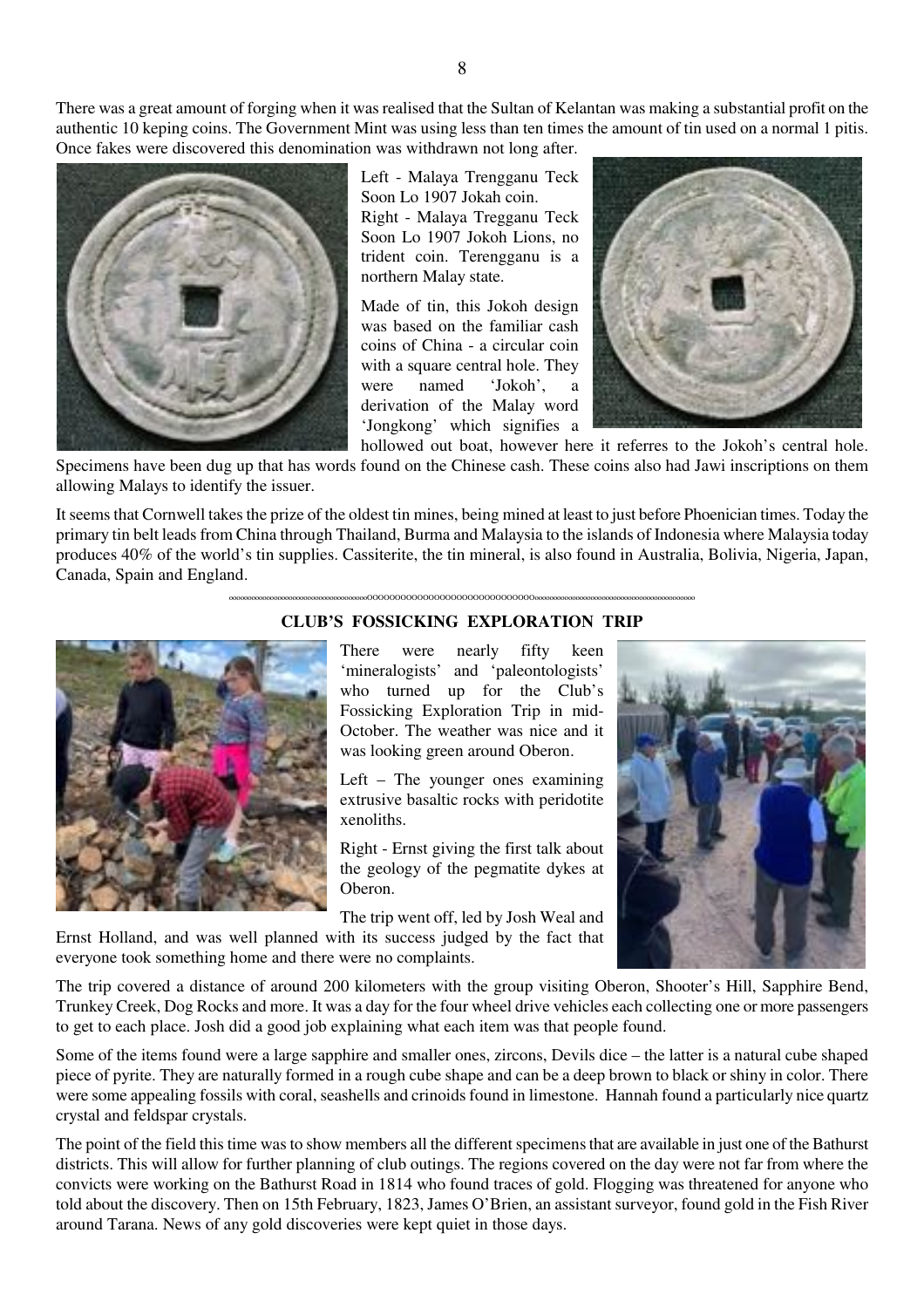

The first stop was the granite pegmatites of Oberon, here a number of specimens can be found ranging through clear, smoky, citrine and amethyst quartz varieties with microcline feldspars and mica species.



The second stop is examining the intrusive north-south trending quartz veins associated within the area of Blue Hills Quarry. This area has large quartz veins associated with muscovite and pyrite, where the pyrite is predominantly oxidised out of the metasedimentary host rocks leaving external moulds.

The third and fourth stop includes the remnants of a volcano where basalt has been erupted and has carried with it from the mantle, xenoliths of peridotite. Stop 4 is within the forests at Black Springs where sapphires have been eroded from basaltic material and deposited in the alluvial gravels of a prehistoric riverbed.

Left - After hearing all the noise a local echidna, sometimes known as spiny anteaters, came along to investigate. All he found was a group of people digging, so she had a go too.

Right - Stop 5 was lunch at the Campbell's River where sapphires, zircons and gold can



be found in the river. Hannah had a great time looking for sapphires, zircons and gold. The spot on the Campbells River was particularly pleasant for everyone to have their lunch.

Stop 6 was examining the fossiliferous limestones north of Mount David where brachiopod, bivalve and crinoid fossils can be found. The last stop was examining the serpentinite formations of Dog Rocks. The protolith (source rock) peridotite is

metasomatised (metamorphism with the addition of water) to form serpentine species and magnetite. Part of the outcrop also hosted an asbestos species likely to be chrysotile. The majority of the serpentinite groups of the Eastern Australian coast originate from deep within the ocean.

oooooooooooooooooooooooooooooooooooooOOOOOOOOOOOOOOOOOOOOOOOOOOOOOOooooooooooooooooooooooooooooooooooooooooooo



A Perry's Patent Orthodactylic penholder had a patent on it when it was

shown to the public in January 1863. The improved penholder would not work without holding it properly.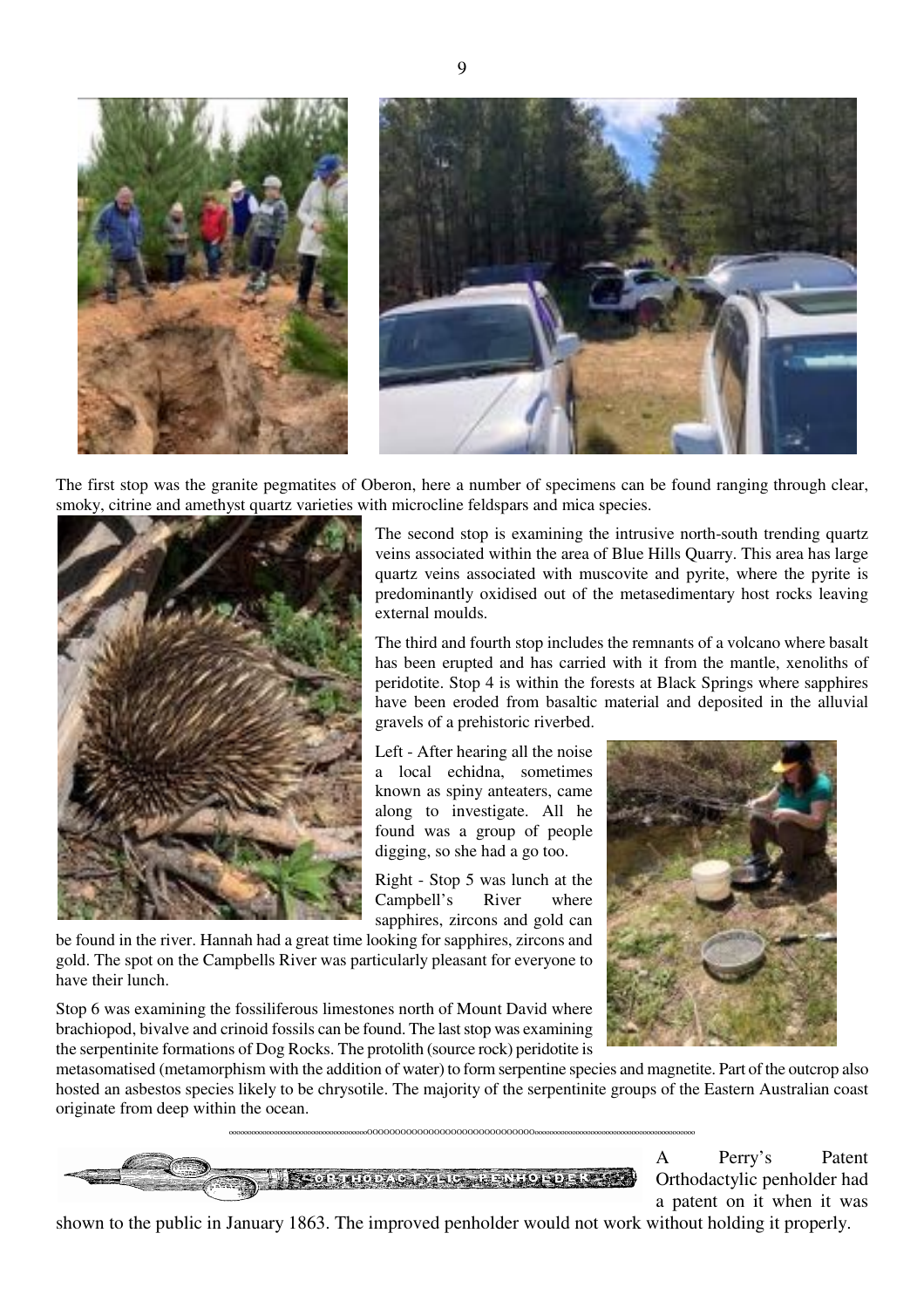

### **PIECE OF CORAL ATTRACTS TUBEWORMS**

A coral head with several small tubeworm tubes that was located in the shale deposits of the Waldron Formation in Waldron, Indiana in the United States of America some twenty years ago by a tourist from Australia. The geologic formation has given up a wide range of fossils, including brachiopods, crinoids, starfish and trilobites, which have been preserved after fossilisation since the Silurian period.

Though most cornulitids are found encrusting mostly brachiopod shells, as can be seen these tubeworms have attached themselves to a coral head so the association is palaeoecologically important. The tubeworms protected themselves by living within a hard tube which these invertebrates secreted around their body.

These cornulitids encrusters usually retained their position on their original position after fossilization. The tubeworms lived as a parasite on the host

preferring to survive in warmer shallow water. This endobiotic coral symbiont assemblage also attached themselves onto various brachiopods. oooooooooooooooooooooooooooooooooooooOOOOOOOOOOOOOOOOOOOOOOOOOOOOOOooooooooooooooooooooooooooooooooooooooooooo

# **STONEWARE GIN BOTTLES**

This old tall orangey-brown salt-glazed stoneware gin bottle with its single finger handle is part of the local Old Government Cottage collection. These types of bottles have been evident in many Australian bottle collections.

Gin is distilled from Age Malt and other grains, and is flavoured with the oil of the Juniper berry, the latter being obtained from Genève, the Swiss capital. It was meant for medicinal purposes after being discovered accidently by a Dutch Professor in the mid-1600s. Being inexpensive to make and cheap to buy, it quickly gained popularity, being sold as a medicine or tonic. This way it proved a good means to beat sales tax or excise duty, which was high on all alcoholic beverages. Gin was thought to prolong life and rejuvenate the body after sickness, a notion held onto until after the First World War.



It was first distilled by Francisco de la Boe, a Professor of Medicine at Leyden University. Francisco was born in 1614 and from an early age he helped his grandfather make his home wines and occasionally spirits. Later after studying medicine the professor began to do some of his own research. For patients with kidney problems, Francisco was looking for something with diuretic attributes.

After much experimentation with various natural ingredients such as herbs and berries he decided to try a method of his grandfathers. By combining malt, barley and flavoured with numerous additives such as the ground roots of various plants, many types of leaves, seeds, as well as some flowers, de la Boe tested the effects. He developed several remedies via the still though the exact ingredients of most of his mixtures are unknown.

Being inexpensive to make and costing little it quickly gained popularity, being sold as a medicinal tonic the alcoholic beverage saw shiploads exported around Europe and other colonies.

Another popular bottle to hold gin from the late 1600s was the square tapered black glass bottle. These gin bottles were shipped in wooden crates holding twelve bottles each. These square case gin bottles, with slightly tapering sides were blown in a wooden mould. The neck was made as short as possible, usually with a double thickness of glass. These early glass bottles were free blown and have pontil marks on their base. They are often known as case bottles or case gins. One can still find examples of these bottles with their saggy sides on the Turon goldfields.

Initially the pottery bottles were used, with the black glass containers petering out, to have the tall stoneware bottles used again.

oooooooooooooooooooooooooooooooooooooOOOOOOOOOOOOOOOOOOOOOOOOOOOOOOooooooooooooooooooooooooooooooooooooooooooo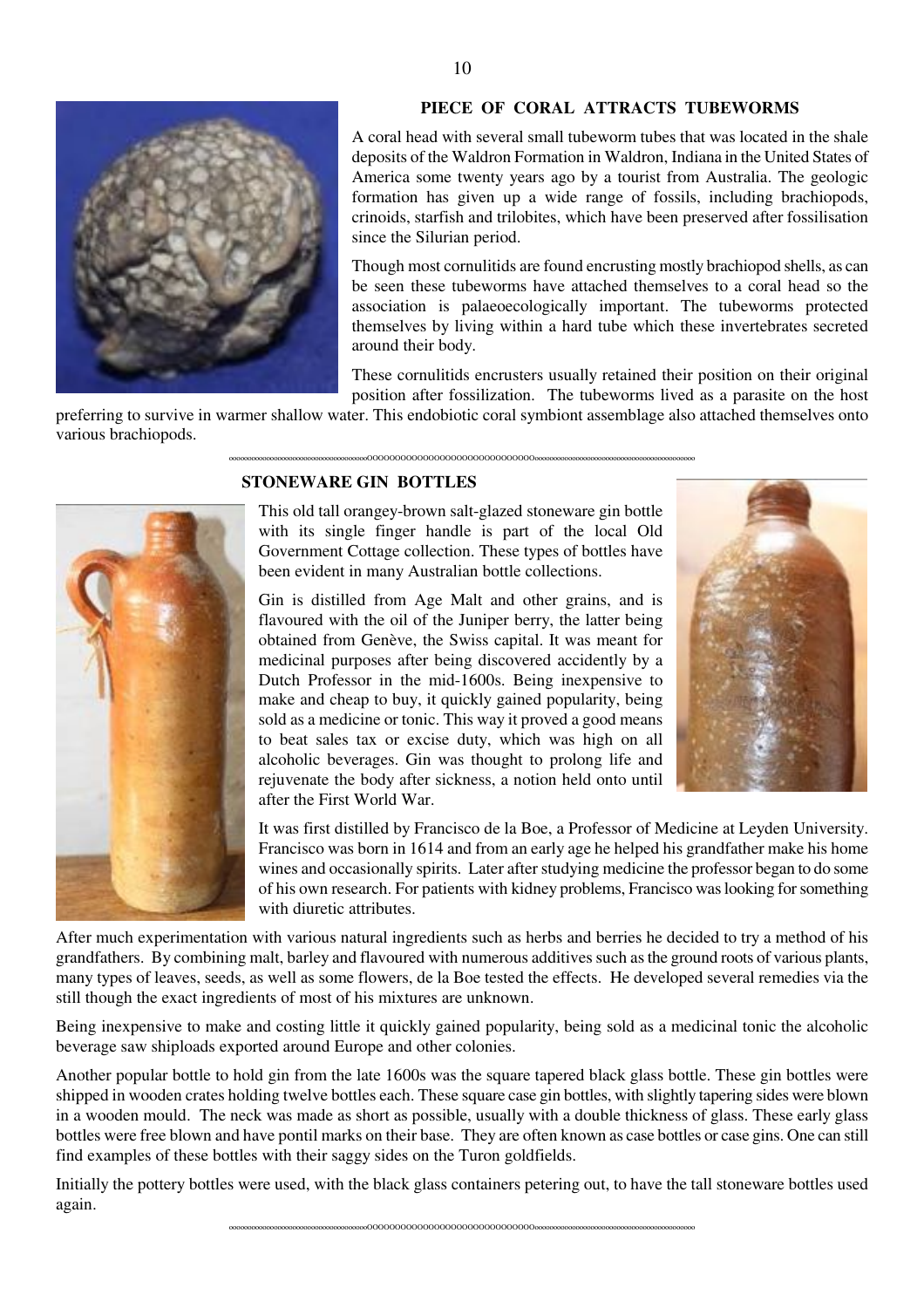# **FOOT OPERATED FIRE BELLOWS**



These old peddle bellows or iron foot pedal pump was a device constructed to furnish a strong blast of air to keep a fire going in the family kitchen or lounge room. It is in the Bathurst District Historical Society's collection in Old Government Cottage for all to see. A hand operated bellows also hangs beside the fireplace. Most bellows made in the 1700s were originally made of ox hide.

The simplest types of bellows consisted of a flexible leather bag comprising a pair of rigid boards with handles joined by flexible leather sides enclosing an almost airtight cavity which was expanded and contracted by operating the handles. The units were fitted with a valve allowing air to fill the cavity when expanded, and with an outlet through which the air was forced out when the cavity was compressed.

The peddle bellows unit has a very robust iron framework that the unit is attached to. The peddle could be operated by one's toe or heel.

A spring returns the bellows to its 'open' state. There is a spigot on which the rubber tube, some six feet in length, is attached and was fitted to a nozzle. The nozzle was made of metal to concentrate the flow of air even more from the bellows and was resistant to the heat of the fire.

This type of foot operated bellows were also used in the Jewellery trade, by workers brazing pins onto badges and the like.

Double-acting piston type bellows have been commonly used by blacksmiths in and around Bathurst. They gave a more constant, and stronger, blast of air to the furnace fire.

oooooooooooooooooooooooooooooooooooooOOOOOOOOOOOOOOOOOOOOOOOOOOOOOOooooooooooooooooooooooooooooooooooooooooooo

#### **A FOSSIL OR THREE ….**

The earth is yielding more fossils than it has ever done before. America is doing a great deal of searching and digging up with hundreds of thousands of fossils being found.

Right – A rare dugong tooth, sp Metaxytherium, dug from the Bone Valley Formation, Polk County in Florida, USA. It dates from about 9 to 11 million years old.

Sea cows or manatees are still found in the world's warmer waterways and can be found in Australia in Queensland, Northern Territory and Western Australian waters.

The ancient Florida sea cows grew to about 3 to 3.5 meters long. Today fossil dugongs are the most common mammal fossils found in Florida, and of the several known species, Metaxytherium floridanum is probably the most abundant with most living their lives entirely in the ocean or deeper salt water



rivers. It is now thought that some may have lived some of their lives in freshwater whilst they were younger.

They were bottom-feeders eating seagrass using their very small and subconical tusks. Using their teeth a great deal meant that they underwent tooth replacement where their teeth followed a horizontal replacement pattern and is found in modern manatees as well.



left - A fossilised bird wing bone from the Pleistocene era that was found in the Haile Limestone Quarries about 3 miles north of Newberry in Western Alachua County, in Florida in America.

For over a century the area has given up numerous saltwater shorebirds, waders, ducks, pelicans, gulls and herons allowing paleontologists to study and identify numbers of species. Some other specific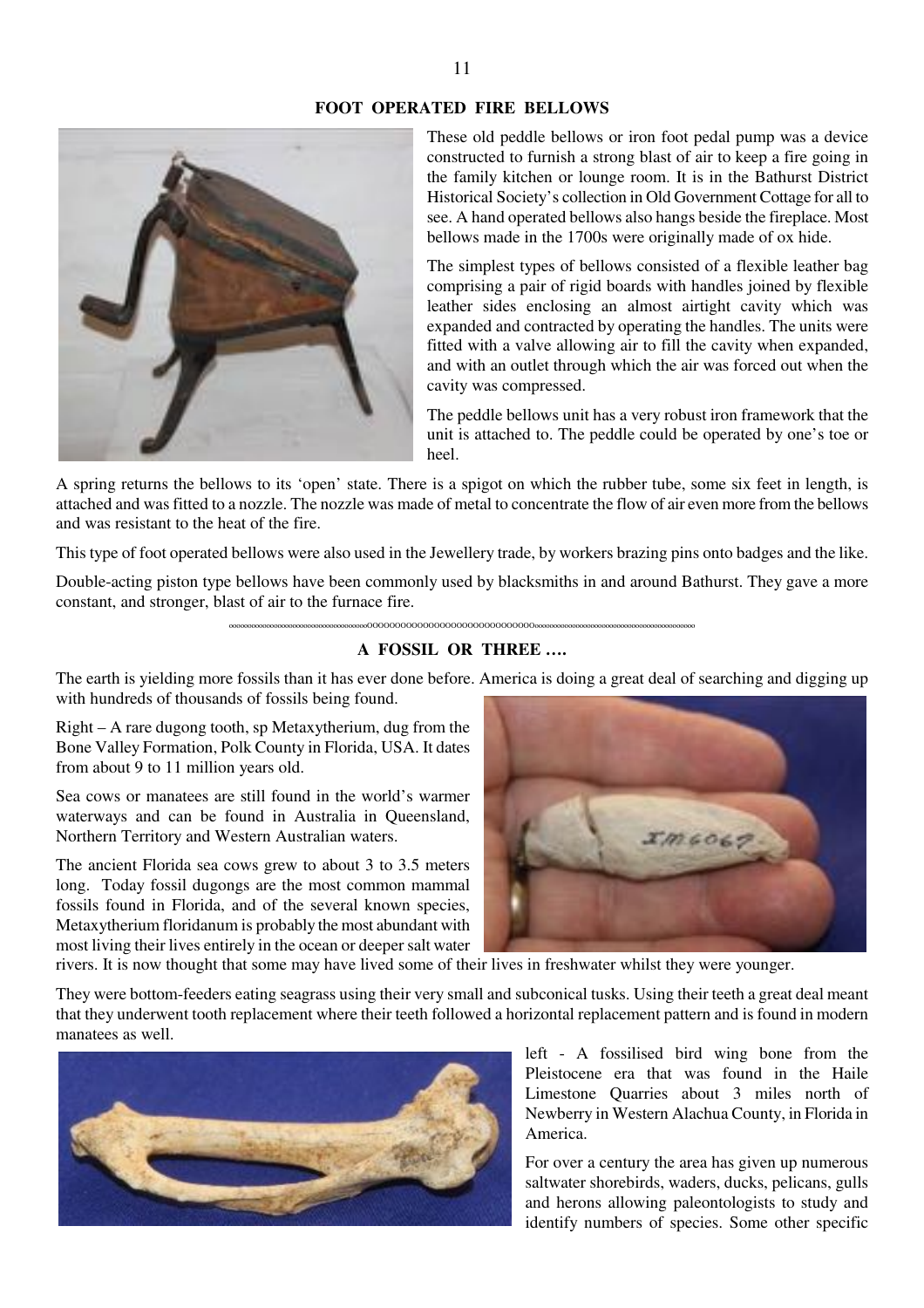types are the Snakebird, Motmot, Cormorant, Belted Kingfisher and Condors. The limestone in which these fossils were found is Pleistocene in age. The rock primarily consists of scleractinian corals, such as Elkhorn coral and Brain coral.

By the end of the last ice-age, approximately 12,000 years ago, most modern species that are seen in Florida today were present. The spot where this specimen was found was about 12 feet down so it was a fair job to remove overlying sediments. Another site nearby was unearthed when a farmer started piling up old bones that got in his way as he dug his well there in the 1930s. It has now been declared one of the most species-rich vertebrate fossil locations in the world.



Left – A fossilised jaw bone with several teeth from a type of water buffalo found at Sangiran in the middle of Java in Indonesia. The location is the same place where they found bones of 'Java Man' in 1969. This unofficial name was given to the Homo erectus inhabitants from the Pleistocene period, some 1.2 million years ago.

Most of the fossils found these days in Java represent extinct forms of water buffalos, cattle, Rusa deer, rhinoceros, banded pigs and tigers.

One unusual herbivorous mammals that have been found in Java is an elephant-like proboscidean, with enormously long tusks known as a Stegodon. It is deemed to be a sister group of mammoths and elephants that was still living over

4,100 years ago. This being the case the proboscidean remains located these days could have been slaughtered by locals with the bones used for tools, private decorations and to make their houses. .

These water buffalo lived in the many lowland estuaries and rivers, which could be freshwater or saltwater. These animals were domesticated about some 5,000 years ago. Crocodiles, catfish and turtles abounded at the time and fossilized sections are dug up today. As the number of digs increase it's likely that more Homo Erectus fossils along with other large mammal and other remains will become available for paleontology and scientists to study.

Early man here collected and consumed freshwater mussels with the fossilised shell remains being found.





# **BUKKULLA VINEYARDS - A HISTORIC PRIVATE ISSUE**

oooooooooooooooooooooooooooooooooooooOOOOOOOOOOOOOOOOOOOOOOOOOOOOOOooooooooooooooooooooooooooooooooooooooooooo

Left - A Bukkulla Vineyards one pound currency note dated and signed 4th February, 1870, with its handwritten serial number 144. It features the watermark 'WHATMAN 1865'. This privately issued note is cross cancelled, marked 'PAID' March, 7/70 and stamped with an oval Commercial Banking Company of Sydney, 'Inverell', and signed by Fred Wilkinson, who seems to have been christened Alfred Wilkinson.

Many notes are signed on the reverse. The notes were put into

books rather than being used in singles as evidenced by the serrated left edge. There were three types of printed forms (notes), all of which measured  $7\frac{3}{4} \times 4\frac{3}{4}$  inches. Some of the notes have set printed values such as the one pound (above) whilst others are hand written or even modified with a specific value written in. Not all notes has the printer's name inside the lower margin such as De Gruchy & Leigh and S.T. Leigh & Company. All notes were printed in Sydney.

One and five pound notes were the only printed denominations though there was a series that had no value printed on the form with the value written in by hand later when written out. There are light blue and dark blue, depending on the series of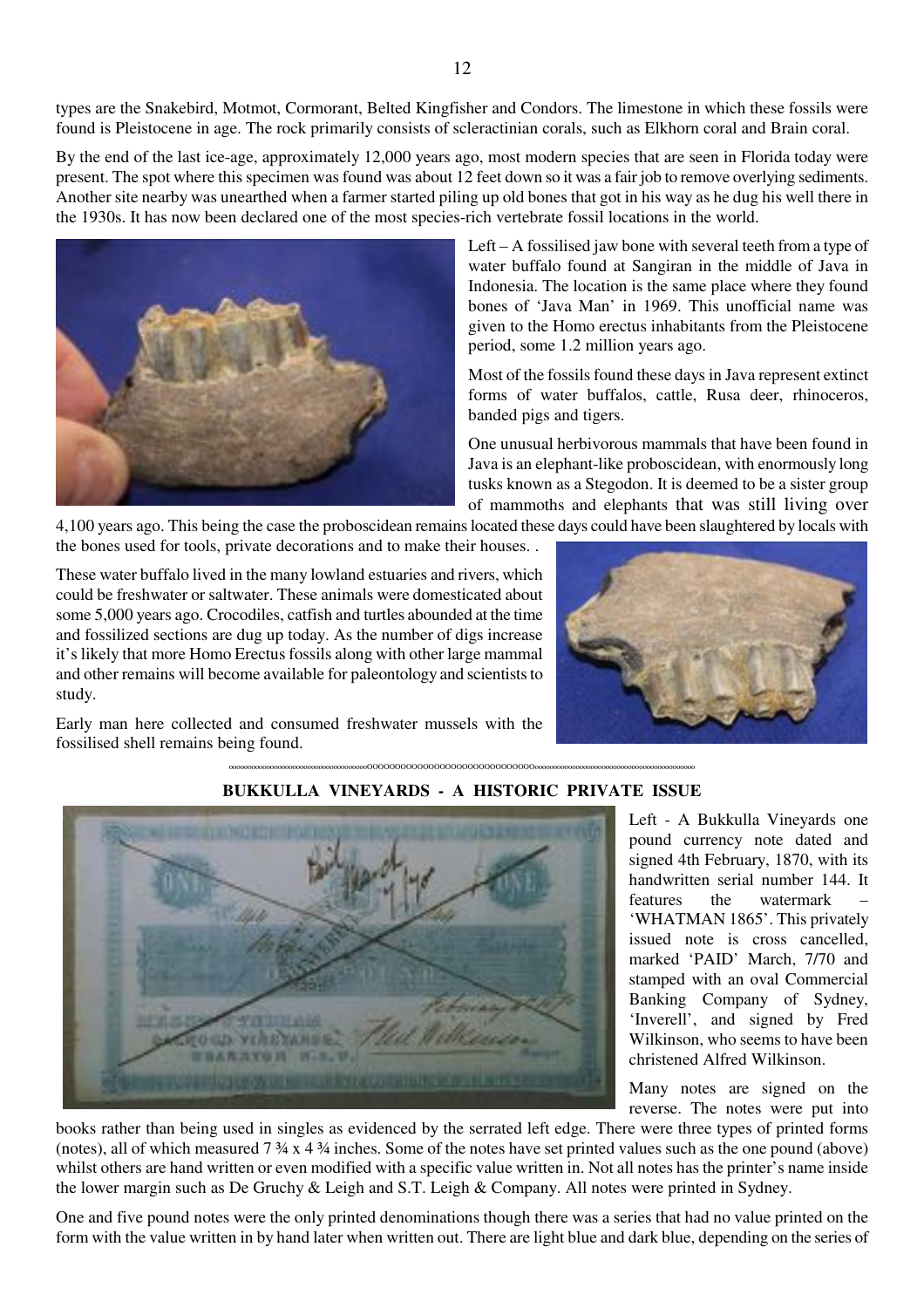notes. No numbering system was printed on as they were zeroed. Some presented notes have an Inverell back stamp.

Below – A Messrs. Wyndham blue Bukkulla Vineyards one pound currency note from series two. It is number 196 and has 'Pay Bank account of Hugh Wyndham only' hand written over the word 'Pay'. It was issued for £1 – 14 – 8d - one pound fourteen shillings and eight pence, on 9th April, 1870, and presented on 19th April, 1870. When these notes were in use Bukkulla was producing 11,000 gallons of appealing wine a year, though wool was Bukkulla's staple production.

**Hantauro** 

My family's association with the note comes from my great grandparent on my maternal side. Ellen Cruttwell Lewin was born at Wickham Market, in Suffolk, England on 20th January, 1848, her parents being Francis and Ellen Lewin. Francis Lewin was my Great, Great Grandfather, a Master Flour Miller and Merchant.

In 1853 the Lewin family decided to sail for the southern Colony. In October Francis, Ellen and the Lewin family set off for London but before they sailed, Francis obtained Letters of Introduction to Sir Charles Fitzroy, Governor of the Colony of New South Wales. They sailed on 3rd November, 1853, from Liverpool on the 'Aerd van Nes', a Dutch vessel of 582 tons, under Captain Carjens. The Lewin family had secured passage as cabin passengers. The trip took 105 days and was fairly uneventful except for a broken mast during a very heavy storm between Rio de Janeiro and Cape Town. They sailed through Sydney Heads on 16th February, 1854, with the event being recorded by the Sydney Morning Herald on several occasions during the month. Francis with his engineering and milling knowledge soon secured a position as engineer for a flour mill in Balmain.

It was after leaving Balmain that Francis Lewin accepted the position as miller with Grosvenor Suttor, part of the William Henry Suttor family at "Brucedale", an early land grant given at Bathurst in 1822. Grosvenor had started his flour the mill at Peel, between Bathurst and Sofala. The village of Peel is situated on the Sofala Road from Bathurst and came about after the discovery of gold in the area. Grosvenor Suttor had started the flour mill and miller's house in the village itself, up the hill a bit from Clear Creek. The Lewin family travelled to Kelso then out to Peel, situated in Roxborough County.

Francis had to complete the building and order and install the machinery. They took over operations and stayed over four years. Being from a religious background Ellen saw that the family attended church regularly and the family travelled into Kelso to attend the Holy Trinity Church, often with William Suttor and their family.

After the gold started to run out Francis moved back to Sydney before moving up to Green Swamp, later Inverell, to build more flour mills. On the journey they met Hugh Wyndham who was managing Bukkulla and the vineyards who was also breeding hundreds of race horses. The Lewins were given Wyndham grape cuttings to trial on their land and they grew well. Unfortunately, by 1874 Hugh Wyndham had to relinquish all his claims to Bukkulla due to overspending and in 1875 the banks foreclosed on the property. Obviously Hugh Wyndham learnt a few business lessons and by 1888 he was able to buy back Bukkulla. Hugh Wyndham died in 1909. My grandfather Francis (Frank) Lewin Duncan had two of these blue Bukkulla notes in his coin and banknotes collection. I assume they had originally belonged to his parents Murdoch and Ellen Crutwell McRae, nee Lewin, as some sort of souvenir maybe.